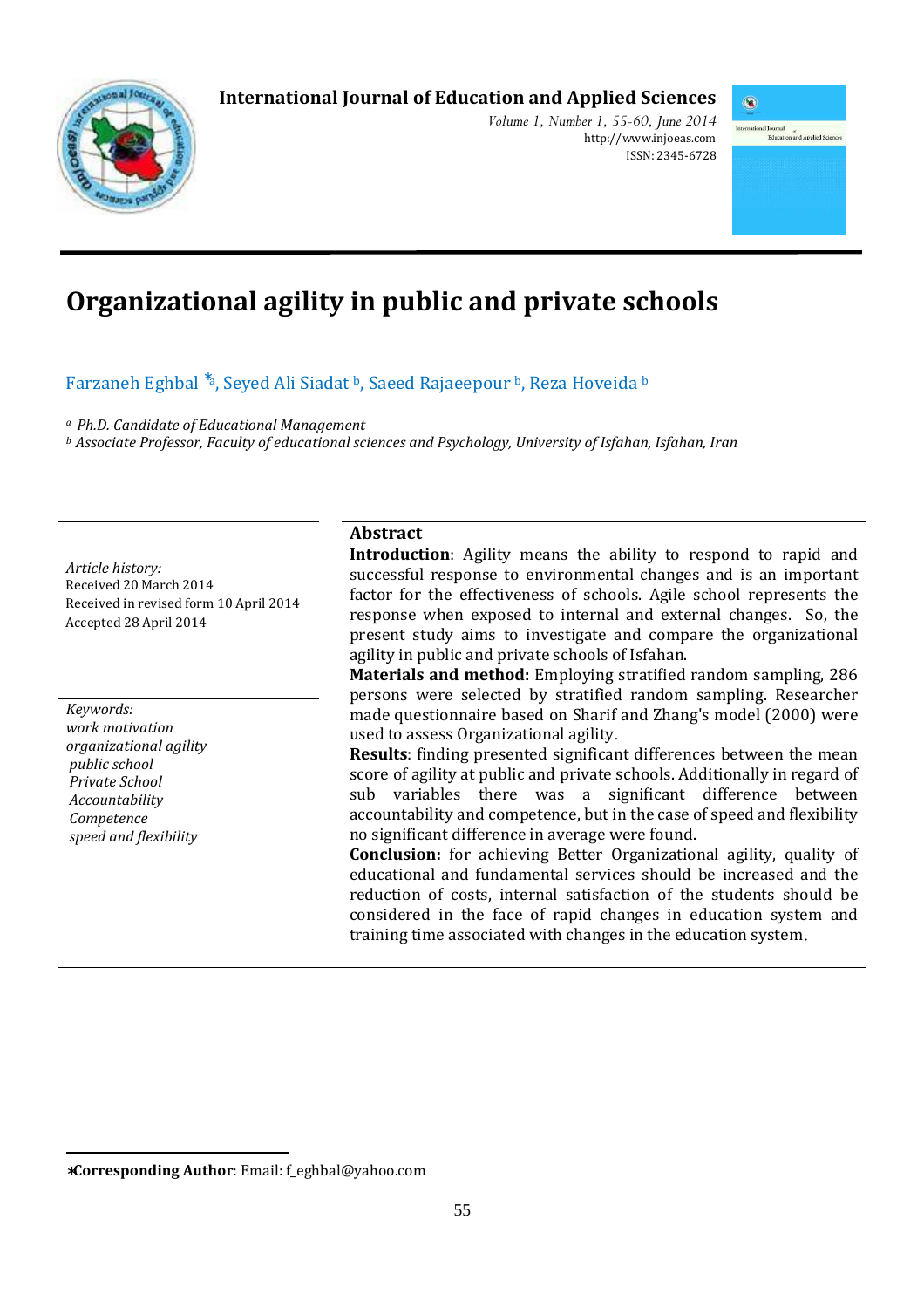#### **1. Introduction**

Nowadays, developmental management and fundamental changes in education organization are the pillars of the growth and excellence of this organization and defects in this pillar will cause adverse consequences for the organization and the society. technology and technological changes, environmental ,labor and management changes in the education system requires management changes in school and without changing , managers will not be able to comply with the objectives and policies of education system. In other words, we can say that the last events and solutions have lost their ability of meeting the challenges of organization and external environment and it seems better to replace them with the new views and incidents. Education Organization is a dynamic institution that is created to respond to the needs of society and its survival depends on effective constructive engagement with the environment. This interaction may continue while maintaining the quality of schools in responding to the needs of the community should have the enough flexibility so it is essential to change the education system (Striukova, 2008). But the important thing is that the speed of change is faster than in the ability of education and the school environment and has led them not be able to take advantage of the opportunities before to adaptation to changing conditions. That's where the debate agility training in the organization is proposed (Ambrose and Morello, 2004).

Agile word in the dictionary means to move fast, agile, active, agility and ability to move fast and easy, and being able to think quickly and with a clever method (Hornby, 2000). But the new issues of agility many definitions have been proposed, but none, not oppose each other; they do not violate each other (Dove, 1994). According to Goldman et al (1995) agility means abandoning old ways of doing things that way and now today, he says, have a good efficiency in the new competitive environment to further develop the flexibility and responsiveness of competitors is required. According to Sharifi and Zhang (1999) for organizational agility means the capability of each sensor, understanding and predict changes in the work environment. Such an organization must be

able to detect changes in the environment, viewing them as agents of growth and prosperity.

Maskell (2001) defines agility as the ability to Prosperity in an environment of constant and unpredictable change. In this regard, organizations should not be afraid of changes in their working environment, to avoid them, but the opportunity to gain a competitive advantage in their market environment imaginable. Arteta and Giachetti (2004) also know the agility an organization's ability to adapt to change and the opportunities that emerge in the aftermath of the transformation returns. Lee (2005) argues that organizational agility is the satisfaction of our customers and employees who seek and need the ability to respond to ongoing changes in the competitive environment may. As well as potential opportunities to use and develop their innovation capabilities and conditions to be stable (Algama, 2011).

Daolat Modeli (2006) argues that organizations are nimble and value creation characteristics of an information-based, focused on the merits, they have the flexibility to focus on the key values of customer focus lack of focus and organization hierarchies can be seen that there is trust between partner organizations. Osoli (2007) states that agile organizations understand further and willing to adapt to changes beyond the potential opportunities and earn a fixed position for their innovation and competence.

Definitions provided is general in what is generally definitions of agility, dynamic organization, status-oriented, flexible and growth oriented are visualization .Moreover, to assess and improve organizational agility patterns different approaches have been proposed by experts (Algama, 2011). Goldman et al (1995) introduce agility as harmony, satisfaction, customers, people, information, and the ability to control the changes. Lau (2003) used seven factors in evaluating enterprise agility of an organization's customers include building rich, responsive, dynamic structure, group work and partnership organization to create competitive advantage, leverage the relationship, and the impact of information technology Labor wins. Yosuf et al (1999) knew component integration and the integrity,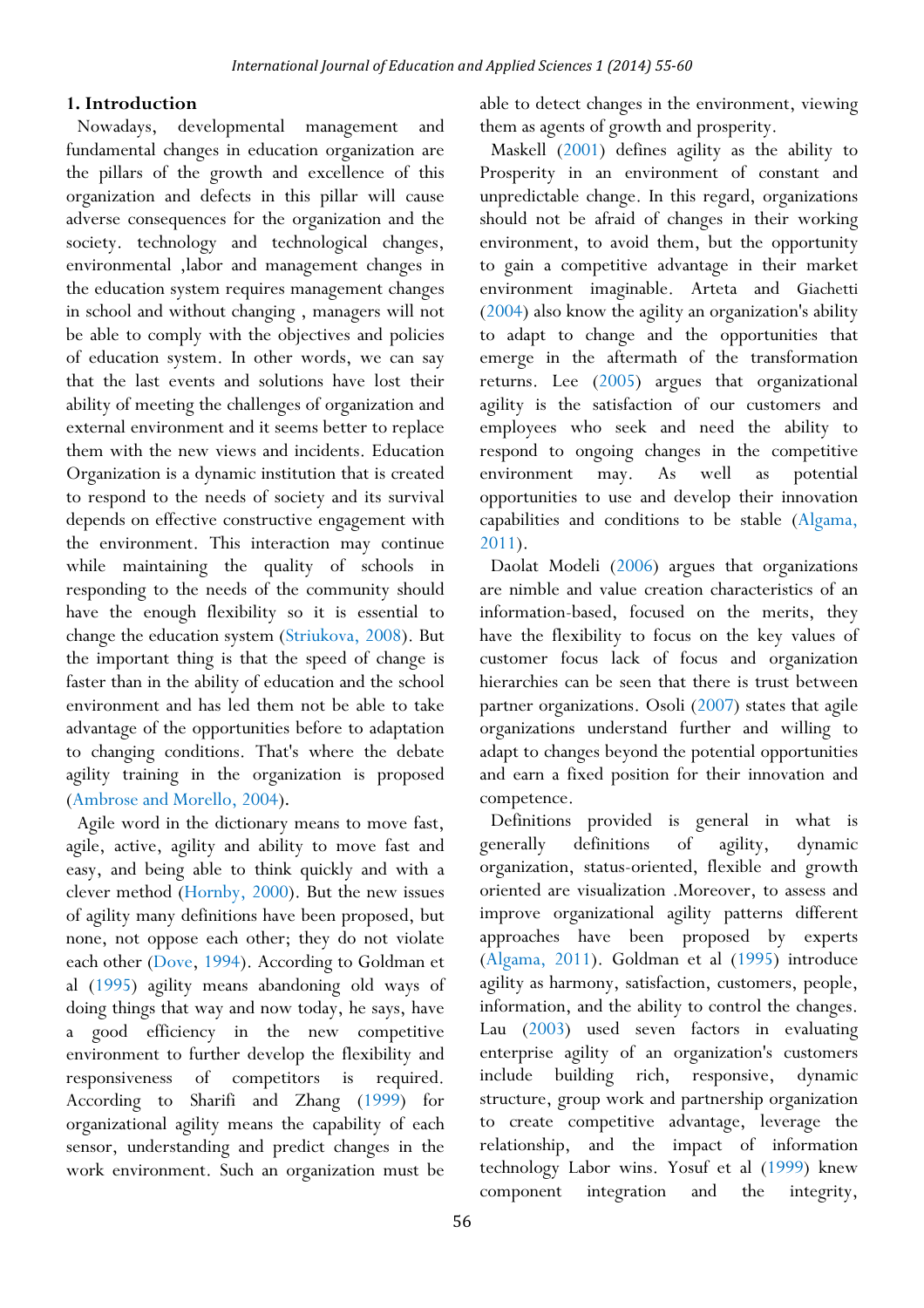competence, team building, quality, change, market participation and education, as well as the staff as agility capabilities. Sharifi and Zhang (2001) have presented a model concept of organizational agility because it is the most comprehensive review of the theoretical literature, the most appropriate framework for agility would. So for agility capabilities of this model has been used in schools. The model consists of three main parts, the first episode of the dexterity of the drivers and pressures for change in the organization is uncertain and unpredictable It will have to use the appropriate method. Agility means for achieving agility in the second part of the model that includes the organizational Structure, personnel, information technology, innovation and creativity. The third part, as the basis for maintaining and developing capabilities that are agile agility are the four elements of accountability (the ability to detect and respond to changes quickly, and the advantage), Competence (the ability to achieve the aims and objectives of the organization implies Flexibility (the ability to stream to multiple business processes from different targets) and speed (ability to perform activities in the shortest possible time).

Several studies have been conducted on organizational agility In all these studies, researchers have attempted to proceed agility of the organization and its relationship with the environment could affect the agility of organizations .It went on to point out that some of this research are:

Heydari et al. (2012) in a study entitled " The relationship between structural empowerment and organizationalexcellence,organizationalagilitycapabi litiesinIsfahan public universities" showed that the instruments enabling enterprise agility and excellence and functionality of a meaningful relationship exists the staff is the best predictor of organizational capabilities, processes, products and services, leadership, partnership and resource strategy:

 Nick Poor and Salajegheh (2012) in a study entitled "The relationship between job satisfaction and organizational agility of government agencies Kerman" concluded between enterprise agility and its components (accountability, competence,

flexibility and speed of the work). Is associated with job satisfaction?

Lahhafi (2011) in a study entitled "The relationship between teamwork and organizational agility in city government and private banks Send" came to the conclusion that there is significant relationship between team work and organizational agility on organizational agility component of effective. Shahin and Lellahgany (2011) in a study entitled "Evaluation of agility in services and applications in the university" to conclude that a significant impact on applying the principles of agility and diversity of services offered by the University of flexible components is known as the most important factor of organizational agility.

Yarmohammadian et al. (2011) in a study entitled "Status agility in Esfahan city hospitals" showed that between agility in government hospitals and private hospitals, there is no significant relationship between agility at Esfahan city hospitals uppermiddle and hospitals to improve agility, strategy and organizational structure of the flexible ways, providing outsourcing services, professional development and training of staff to deal with the changing environment is required.

 As can be seen in various organizations of research has been done, but swift research in the field of school education system has not been done. This study considered the fundamental and rapid change, fundamental change in public and private schools and competition between schools. The study aimed to investigate and compare the following hypotheses agility city has public and private schools. The average agility in city public schools and non-profit organizations, there are significant differences. The average size of agility in city public schools and non-profit organizations, there are significant differences. The schools vary in terms of agility demographic variables of gender, education level, years of service and age, there is a significant difference.

# **2. Method**

### *2.1 Participants*

This study employs a descriptive – analytic design and was conducted in public and private schools of Isfahan in 2013. The population of the study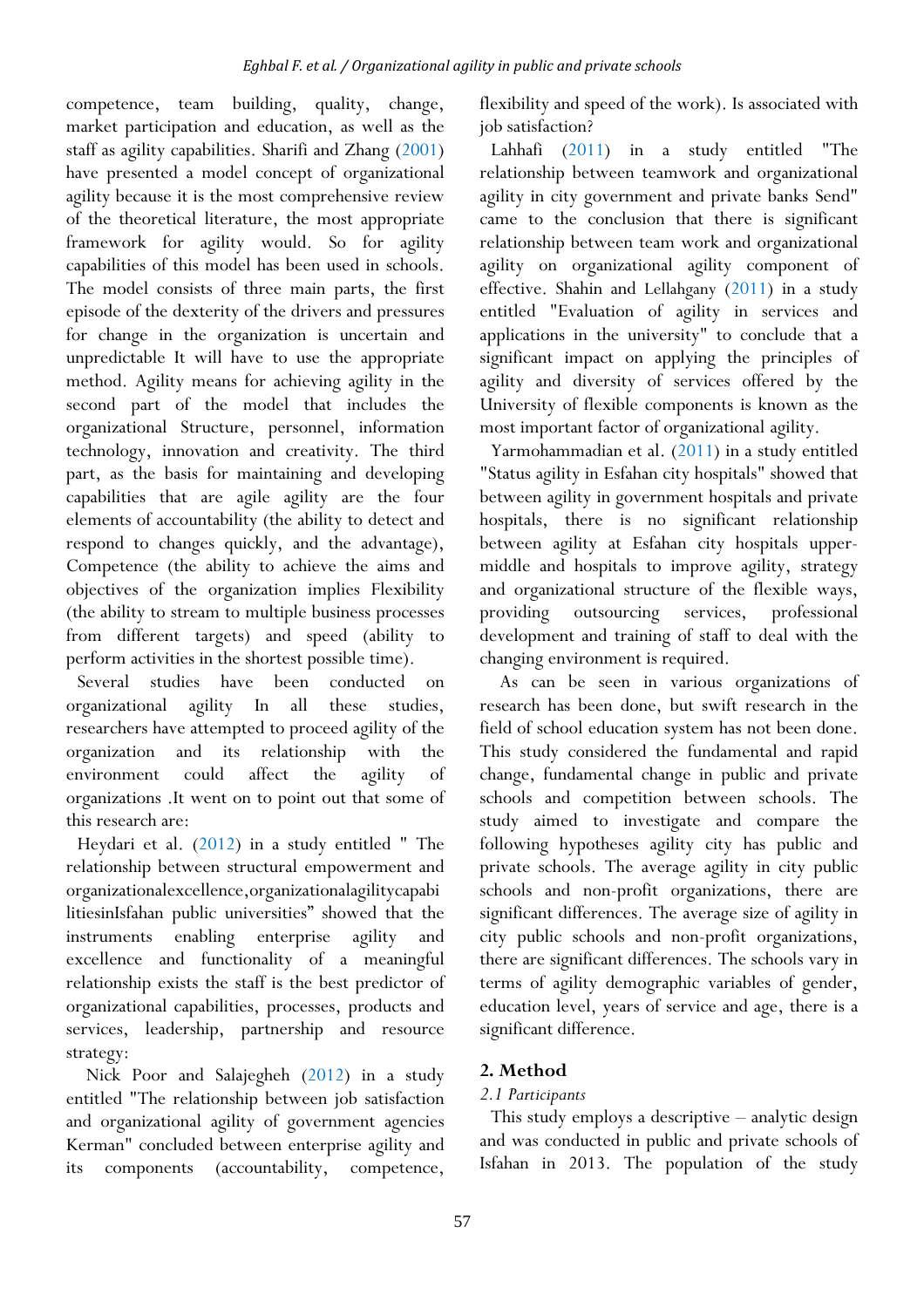consisted of all 1128 public and private schools administrators who were randomly selected.

#### *2.2. Measurement*

 Data collection questionnaire noble model-based agility and Zhang (2000) is in two parts. The first section contained questions regarding demographic variables of the participants in the study and the second part contains questions on a five-point Likert scale response packet after answering the 36 questions, In four dimensions (11 items), resilience (9 items), competence (10 items) and speed (6 items) that is used to determine. The maximum achievable score of 168 and a minimum of zero. to determine the level of agility of schools agility scores were divided into five categories, each category would represent a level of agility: Average score below 33 indicates a very low level of dexterity, agility, low level represents the average score of 33-66, the average score of 66-99 indicates moderate levels of agility, Average score of 99-132 indicates upper-middle class and average agility class represents excellent 132-168. To assess face and content validity of the questionnaire based on the reliability coefficient of the questionnaire was used and management experts based on Cronbach's alpha (95%). That is a sign of stability and reliability of the research instrument. Data analysis using SPSS statistical software and using descriptive statistics (frequency, mean, standard deviation, and percentage) and inferential statistics (independent t-test analysis was one-way ANOVA) was performed.

### **3. Results**

In the first part of the frequency band based on demographic characteristics and the results of independent t-test and analysis of variance are presented. Data show that in this study of 286 managers, 166 (58/3%) women and 120 (41/7%) were male. Terms of age, most of the 214 patients (75%) were in the age group above 40 year. The 217 patients (76%) of the undergraduate degree, and 108 (76/37) were over 25 years of work experience. In response to the first research hypothesis that the average agility public and private schools in the city, there are significant differences using independent t-test is that the results are presented in Table 1.

**Table1**. Comparing public and private schools, average agility in Isfahan city

| -- --------------<br>----------------<br>.<br>------------<br>------------------- |       |      |         |          |                     |  |  |
|-----------------------------------------------------------------------------------|-------|------|---------|----------|---------------------|--|--|
| School                                                                            | Mean  | SD   |         |          | <b>Test results</b> |  |  |
| public-school                                                                     | 93.65 | 9.96 | $-2.58$ | $0.01\,$ | p< 0.05             |  |  |
| private school                                                                    | 00.88 | 5.66 |         |          |                     |  |  |

As can be seen in Table, t obtained for these variables are significant (0.05). Therefore, the null hypothesis is rejected with 95% confidence. So there is a significant difference in the agility of public and private schools,

In response to the second research hypothesis that there are significant differences between the mean dimensions of agility in city public schools and nonprofit organizations, Independent t-test is used when the results are presented in Table 2.

**Table2**. Compared to the average size of public schools and non-profit agility in Isfahan city

| <b>Dimensions Agility</b> | Type of school | Mean  | <b>SD</b> |         | P     | <b>Test results</b> |
|---------------------------|----------------|-------|-----------|---------|-------|---------------------|
|                           | Public school  | 45.30 | 4.35      | $-2.21$ | 0.03  | p<0.05              |
| Competence                | private school | 48.31 | 3.68      |         |       |                     |
| Flexibility               | public-school  | 14.75 | 3.64      | $-1.71$ | 0.09  | p > 0.05            |
|                           | private school | 16.44 | 1.71      |         |       |                     |
| Accountability            | Public school  | 20.15 | 1.57      | $-5.69$ | 0.000 | $P \le 0.05$        |
|                           | private school | 23.25 | 1.69      |         |       |                     |
|                           | Public school  | 13.45 | 6.75      | 0.33    | 0.74  | p > 0.05            |
| Speed                     | private school | 12.88 | 1.31      |         |       |                     |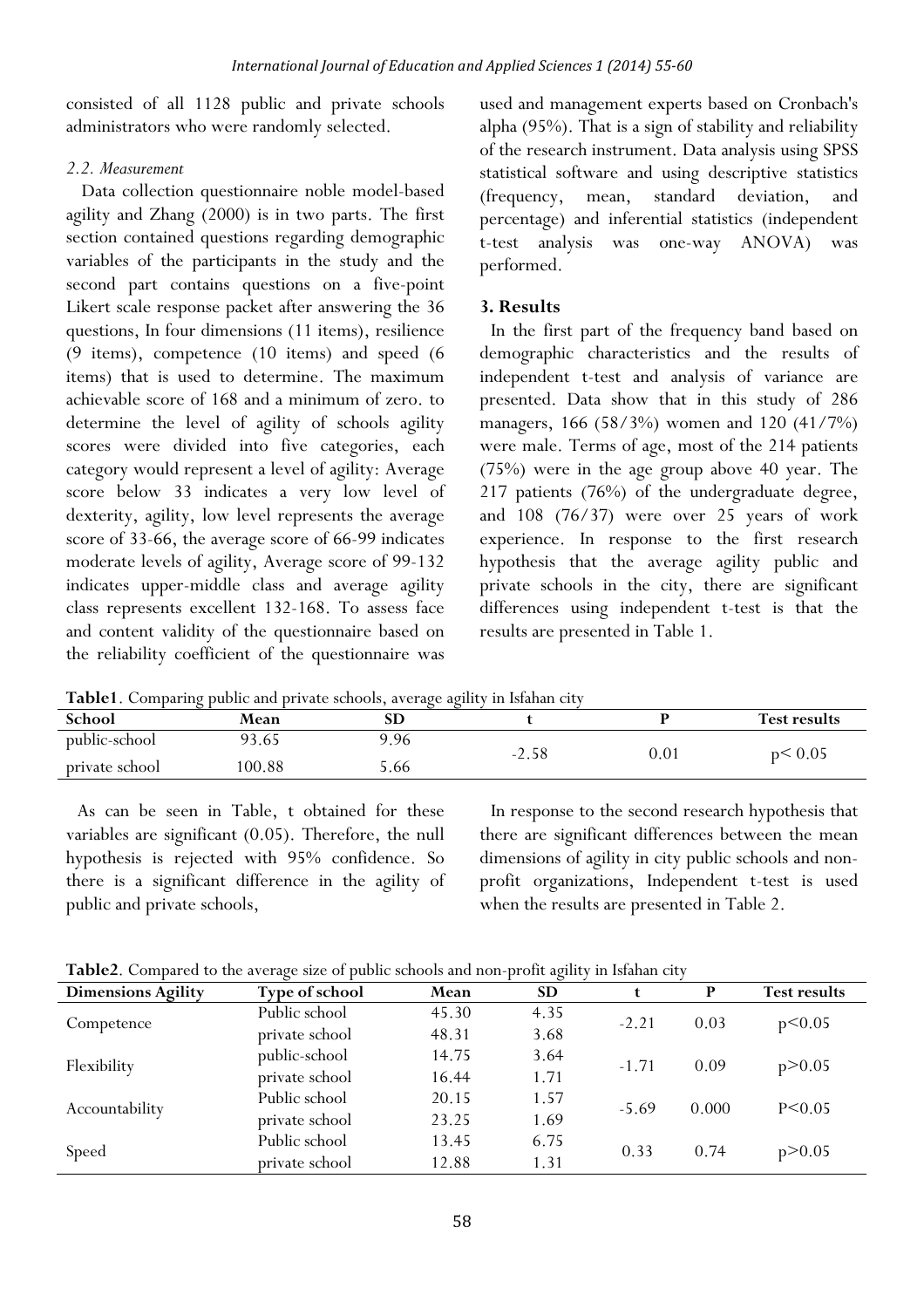As can be seen in Table t values obtained in sub variables of accountability and competence are significant at alpha level 0.05. Therefore, the null hypothesis is rejected with 95% confidence. So there is a significant difference public and private schools in the responsiveness and agility of competence. But the flexibility and speed of t values obtained at the alpha level of 0.05. (Two domains) is smaller than the critical t value. The values obtained for these variables are also

significant. Therefore there is no significant difference between public and private schools in the agility, flexibility and speed. In response to the third research hypothesis that there are significant differences between the variable Dexterity schools according to demographic variables, education level, work experience, is test based on analysis of variance was used.

**Table3.** ANOVA for determining differences between the means of multiple groups with varying years of service agility

| Variable | <b>Sources of change</b> | Square | Degrees of freedom |      | Level of significance | <b>Test results</b> |
|----------|--------------------------|--------|--------------------|------|-----------------------|---------------------|
| Agility  | Between groups           | 303.03 |                    | 5.05 | 0.006                 | $P \le 0.05$        |
|          | Within groups            | 59.97  |                    |      |                       |                     |
|          | Total                    |        | 135                |      |                       |                     |

As can be observed in Table, F is meaningful. So we can say that the null hypothesis is rejected and this means that there is a significant differences exist between agile principals of schools with work experience. So Work experience could be an important factor in agility schools.

#### **4. Discussion**

The results showed significant differences between public and private schools out there agility are more agile so agility at public schools, private schools, but a moderate to high average. This results Yarmohammadian et al (2011) but the results are inconsistent and Nasiripoure and Akbari (2011) are consistent .This can be explained as due to the private schools are in competition with other schools and the lack of competition, financial loss incurred should be removed . Thus, in some dimensions, but overall agility of public schools surpassed the public to a desired level of agility city schools are far. This situation can be caused by poor performance of some components such as agility, flexibility, competence and accountability. The results can be significant for the following deserve mention agility out as can be derived out according to the private schools than in public schools is out of eligibility. This can be explained by the fact that private schools are sensitive to changes because they are competing with other schools. We are more sensitive to changes in the school, so generally

capable and competent and knowledgeable people mainly used is very sensitive matters and, if necessary, to better meet the diverse technology school parents, students and teachers can use it at the expense of the public schools have more freedom.

Hence, they can be held accountable operating instructions are the same for both types of schools, and almost simultaneously a fundamental change takes place in schools .experienced managers increases, trial and error in terms of the environment variable is less than change programs , are more responsive . Given that we have a long distance to reach the desired level of public schools agility is proposed to achieve the desired level of agility, better matching the environment to increase the quality of service and education, the reduction of costs satisfaction of the employees students Owle productivity and resilience should be considered in the face of rapid changes in education system and training time associated with fundamental changes in the education system more.

#### **References**

Algama, K. (2011). Organizational agility: Speed, accountability and organizational flexibility. *Journal of human development police, 8* (39), 13-34.